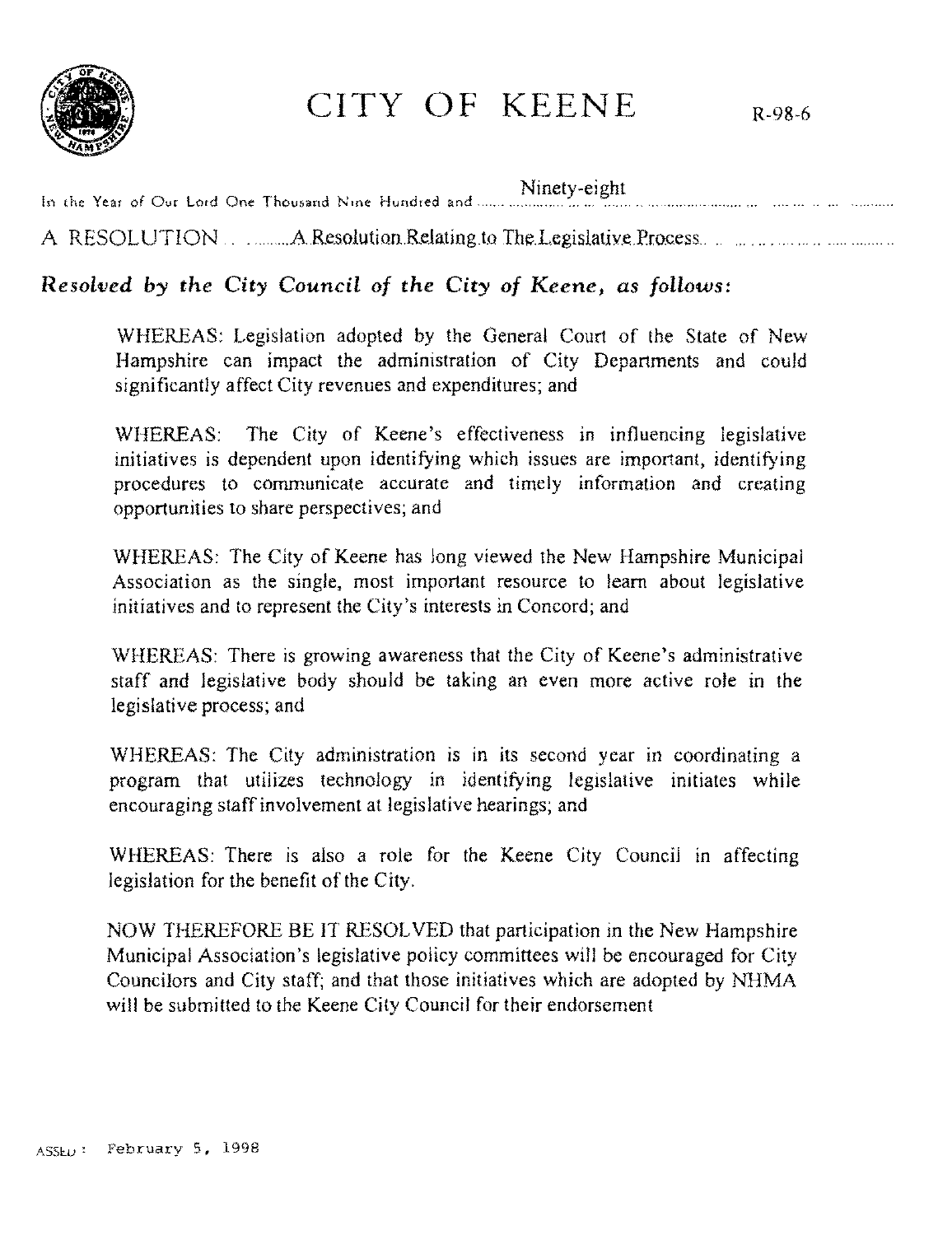BE IT FURTHER RESOLVED that the City Manager, with the assistance of the City staff, will identify any other legislative initiatives that have not been incorporated into the NHMA legislative policies and will communicate those initiatives to the respective Standing Committee of the Keene City Council for official endorsement.

BE IT FURTHER RESOLVED that the Mayor will be encouraged to host periodic meetings of the Keene City Council and the Legislative Delegation to discuss and advance the City's positions on important legislative issues.

<u>h avec caus</u>  $\overline{\mathcal{C}}$  ,  $\overline{\mathcal{C}}$ Kusseel

Patricia T. Russell, Mayor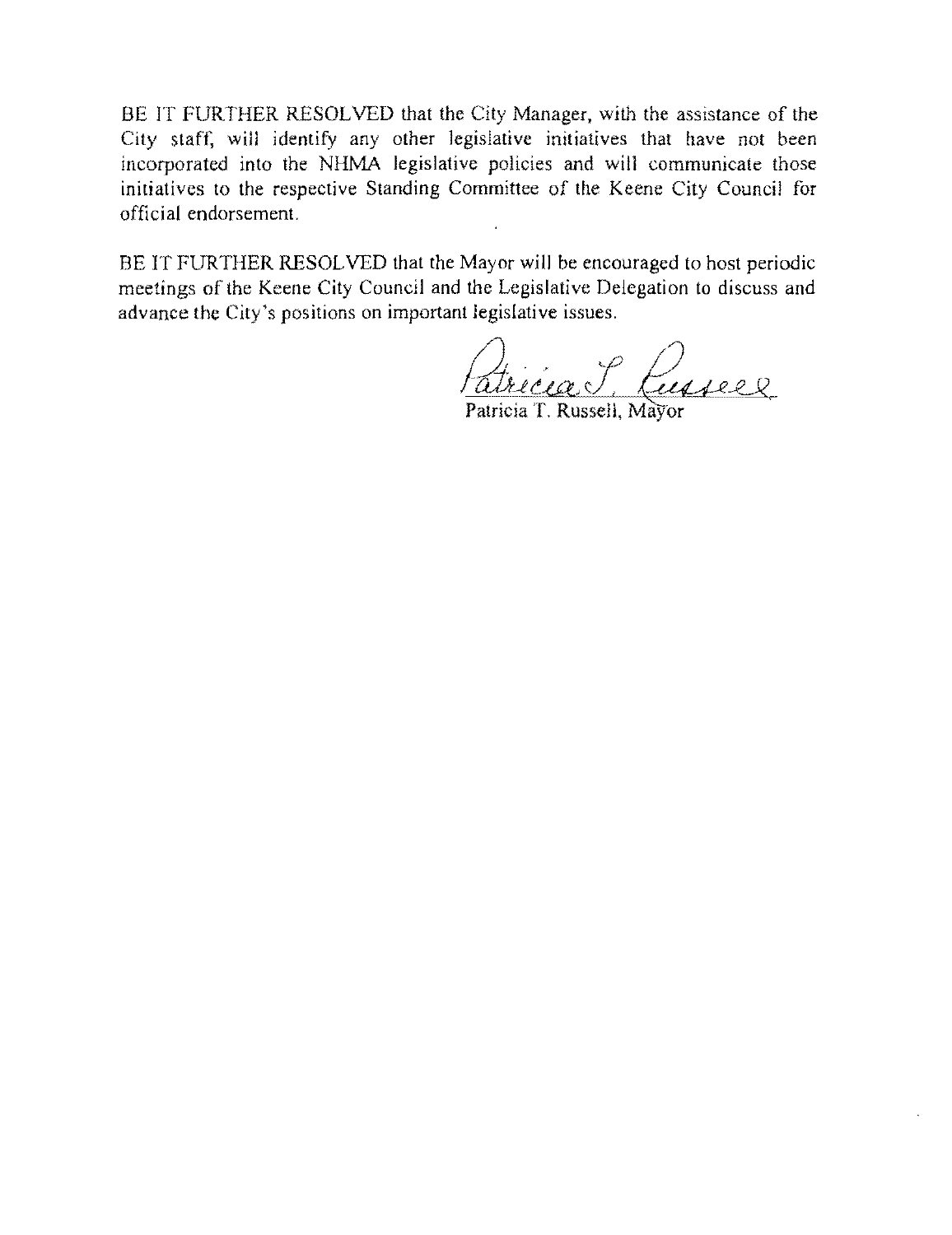City of Keene New Hampshire

 $\ddot{\phantom{1}}$ 

In City Council December 18, 1997. 16 December 1997  $\frac{16}{16}$  December 1997 intent of  $th\acute{e}$  report.  $\alpha$ tic.c

- TO: Mayor and Council
- FROM: Finance & Organization Committee

RE: REPORT - CITY CLERK - LEGISLATIVE MONITORING - 1997 SESSION

On a vote of  $5 - 0$ , the Committee accepted the report as informational and recommended that the Committee Chairs meet with the Mayor and City Clerk to identify the role and expectations of the City Council in the legislative process.

Chairman/Designée

#### Background Notes:

The City Clerk addressed the Committee and reviewed the memorandum relative to legislative monitoring for the 1997 session. She explained that the report contains an overview of the specific legislation of interest to City officials for the 1997 legislative session as well as an appraisal of the effectiveness of this first year of the legislative monitoring program. She explained that the community effectiveness in the legislative arena was a result of knowing what resources to use, identifying what issues were important, identifying procedures to communicate accurate and timely information, and creating opportunities to share different perspectives. She explained that Richard Clough & Associates assisted the City last year in a program of this type. She explained that his services began in February 1997 and from that point to the end of the legislative session, nearly 300 electronic messages were sent to specific department heads who had expressed interest in particular pieces of legislation. She explained that to maintain a master list of all the legislative items, each of those electronic communications were also sent to the City Clerk's attention. She reviewed with the Committee the specific tables of information indicating the frequency in House Bills which are monitored by City staff. The City Clerk explained that the Manager's Ad-Hoc Legislative Committee was assembled in January of 1997 to review and develop guidelines for legislative monitoring.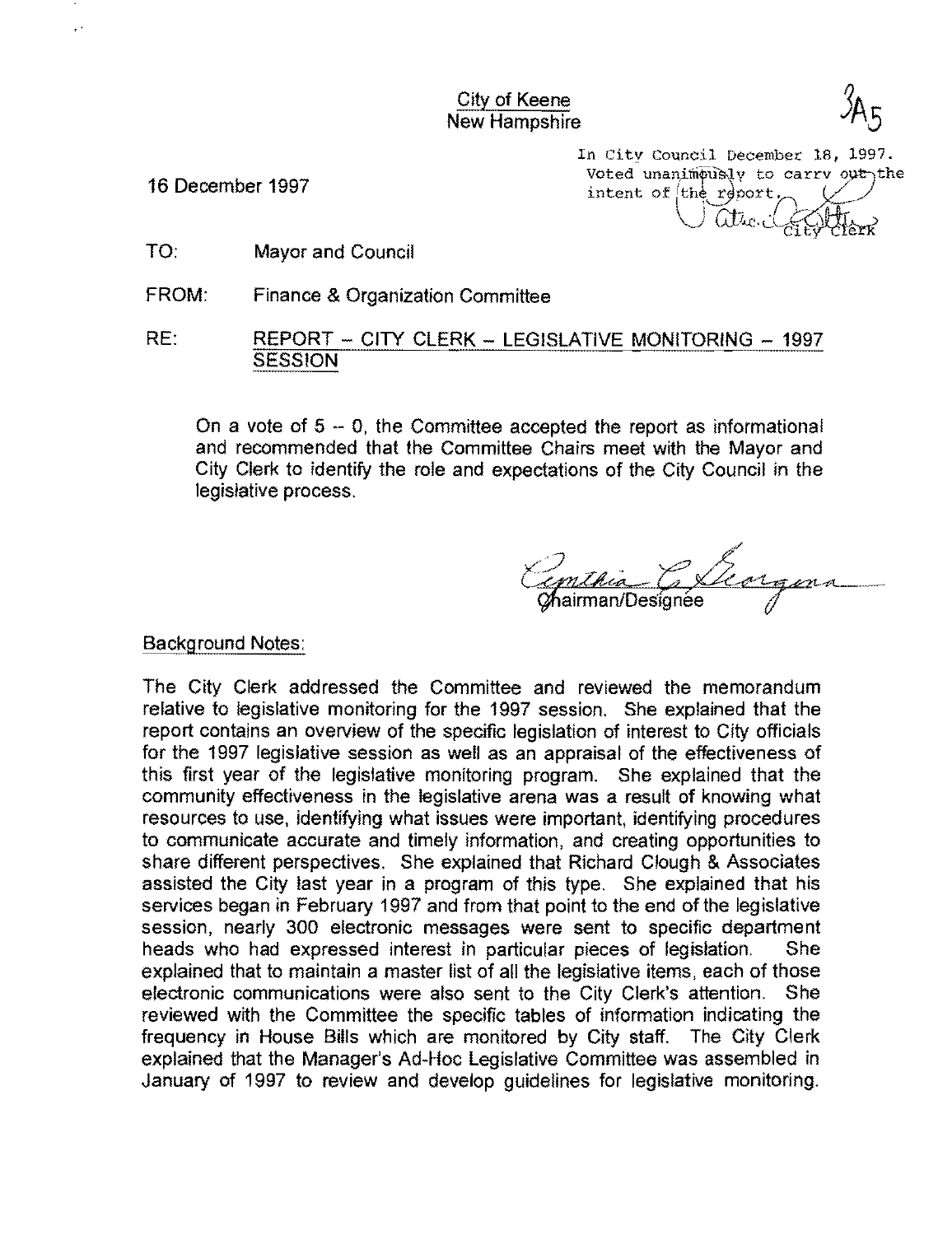She reviewed with the Committee the specific recommendations and solutions that have been developed by the Ad-Hoc Committee. She also identified the fact that administrative rules many times are also an important component for communities to understand and track and have had a greater importance in recent years. She further explained that again this year the City will be using the services of Richard Clough & Associates to assist the City in monitoring legislative issues. She said that last year there was some concern on the part of NHMA that initiative undertaken last year by Keene would result in the City taking a direction to move away from the services provided by the NHMA. She pointed out that certainly was not the intent of the program. She pointed out the fact that NHMA does not completely monitor legislative issues that affect the City. For example, legislation affecting the Youth Services Department is not monitored by NHMA. She said that again this year Richard Clough & Associates will assist the City in monitoring legislative issues to include the monitoring of proposed State agency rules and regulations, which is not a service provided by NHMA. She said that other improvements were suggested as well to include a way to provide greater involvement of the City Council in the process which would allow the standing committees the opportunity to formulate positions on legislative initiatives and to communicate those positions to our legislative delegation. She explained that to insure that Keene has a comprehensive understanding of legislative changes, it is important to view the City's legislative monitoring program as a complement to the significant efforts of the NHMA. In conclusion, she explained that the legislative monitoring program has met the objectives outlined by the Ad-Hoc Legislative Committee.

She explained that she would ask the Committee to charge themselves to have the Committee chairs of each of the standing committees playa greater role in identifying and developing specific positions on legislative issues. The Mayor addressed the Committee stating that former Senator, Mary Nelson, has offered her services as a lobbyist to the City of Keene. She said that she would forward this information to the Councilors. The Mayor went on to explain how important it is that the City knows what is going on in Concord and the need for the City to stay in touch with the current legislative issues. She explained that this year there are 800 new bills and in January, hopefully, we will have contact with the people and bills that affect Keene - especially financial related issues. The Mayor explained that she would like to recognize Patty Little and her efforts for this legislative monitoring process last year and commended her for her work on the program.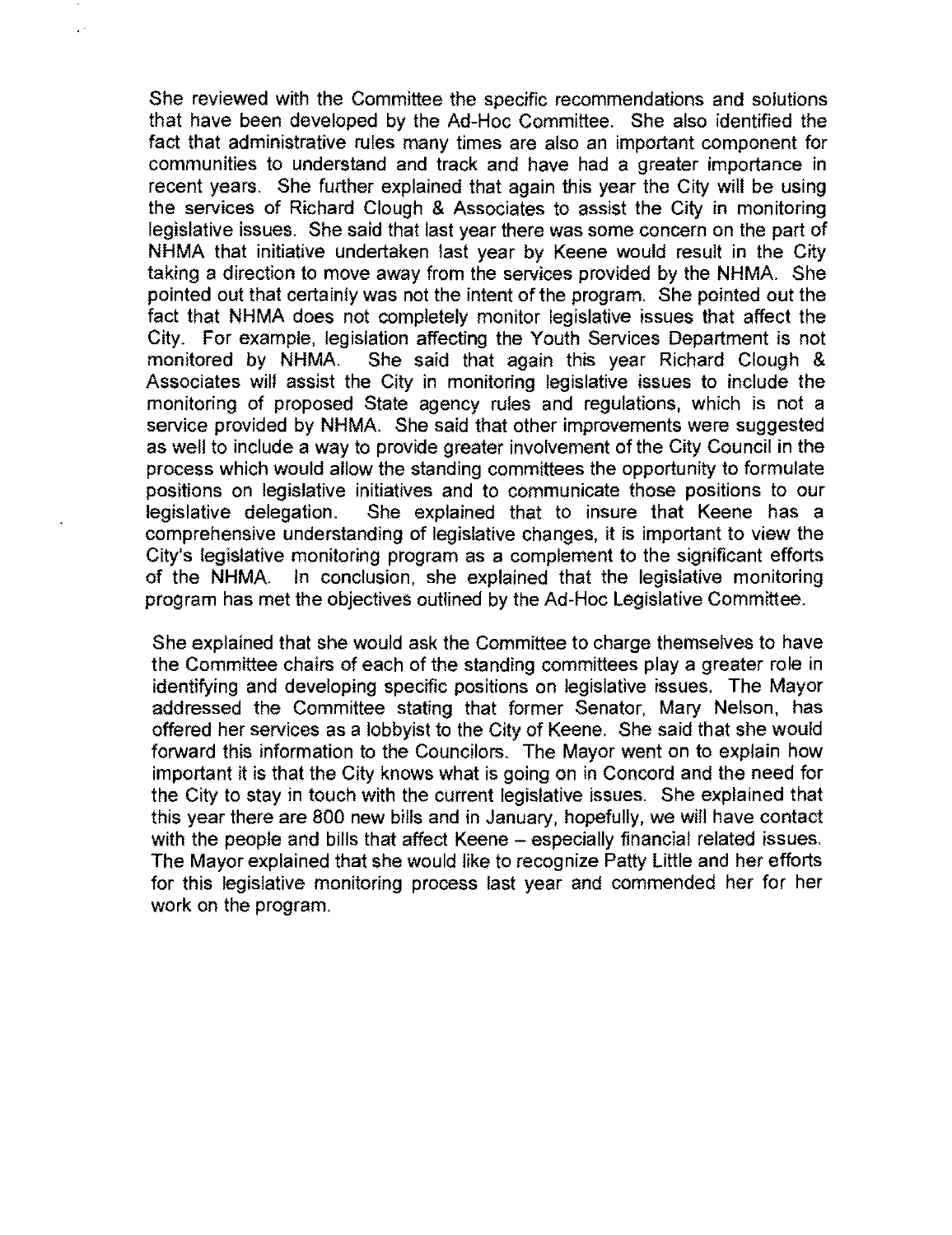## City of Keene New Hampshire

October 26, 1997

In City Council December 4, 1997<br>Referred to the Finance and Organization Committee JJ.AM:.~ citv Clerk

TO: The Honorable Mayor and City Council

FROM THROUGH: Patricia A. Little, City Clerk John MacLean, City Manager

SUBJECT: Legislative Monitoring - 1997 Session - INFORMATIONAL

At the Manager's request, this report contains an overview of specific legislation of interest to City Department Heads for the 1997 legislative season, as well as an appraisal of the effectiveness of the  $1<sup>st</sup>$  year of the legislative monitoring program. The report also contains the observations from Department Heads on what worked well and where additional emphasis needs to be placed to further increase the effectiveness of the program.

To facilitate this review, the final report of the Manager's ad hoc Legislative Committee, appointed in the January of 1997, was used as a benchmark. That Committee's overall conclusion was that any communities effectiveness in the legislative arena was a result of knowing what resources to use, identifying what issues were important, establishing proecdures to communicate accurate and timely information and creating opportunities to share perspectives. The implementation of each of the Committee's recommendations has been critiqued in this report.

The legislative monitoring program, with the assistance of Richard Clough and Associates, began in February of 1997. From that point until the end of the legislative session, nearly 300 electronic messages were sent to specific Department Heads who had expressed interest in a particular piece of legislation. To maintain the master listing of all legislative items, each of those nearly 300 electronic messages was also sent to my attention, as the City's legislative liaison. The following listing identifies the number of electronic messages sent to Department Heads and Supervisory Administrative Unit #29:

| Youth Services Director      | 8  | Finance Director         | 20 |
|------------------------------|----|--------------------------|----|
| <b>Public Works Director</b> | 22 | <b>Airport Director</b>  |    |
| <b>IMS</b> Director          | 15 | <b>Health Director</b>   | 18 |
| Code Enforcement             | 28 | Tax Collector            |    |
| Human Resources Director     | 6  | Human Services Director  | 23 |
| <b>Planning Director</b>     | 11 | <b>City Assessor</b>     | 28 |
| City Clerk                   | 69 | SAU #29 Business Manager | 15 |
| City Manager                 | 12 |                          |    |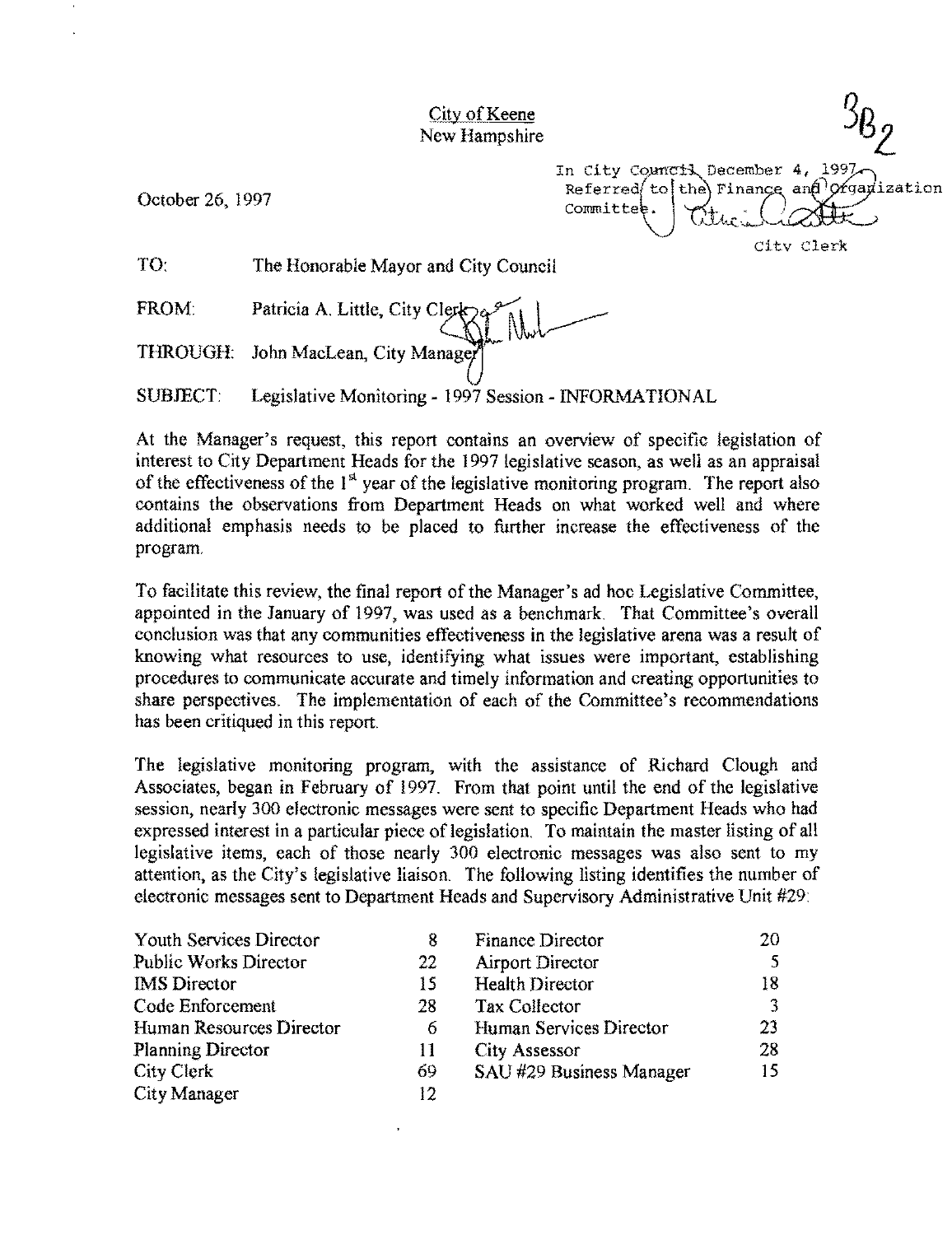## Specific **Legislative Initiatives**

 $\ddot{\phantom{a}}$ 

 $\frac{1}{2}$ 

 $\hat{\mathbf{r}}$ 

 $\mathbf{r}$  .

City Department Heads influenced the following House and Senate bills either through 'personal or written testimony at Committee hearings:

| HB 178        | Limiting Property Tax Increases                   |
|---------------|---------------------------------------------------|
| HB 187        | Ground Water Monitoring                           |
| HB 201        | <b>Property Tax Abatement Refunds</b>             |
| <b>HB 255</b> | Dental Care for Low Income                        |
| HB 351        | Tax Deferral Limitation                           |
| HB 351        | Limited Amount of Deferred Taxes                  |
| HB 405        | Septage Design Standards                          |
| HB 505        | Smoking in Public Places                          |
| HB 543        | <b>Valuation of Aeronautical Facilities</b>       |
| HB 563        | Property tax on Telecommunication Easements       |
| HB 566        | <b>Taxation of Utility Property</b>               |
| HB 597        | Tax Exemption on Real Estate Used by Non-Profits  |
| HB 602        | Repealing the Franchise Tax on Electric Utilities |
| HB 604        | Access to Juvenile Records and Proceedings        |
| HB 605        | Delinquent Children                               |
| HB 606        | Children in Need of Services                      |
| HB 638        | Random Testing of Bio Solids                      |
| HB 697        | Homeless Prevention Fund                          |
| HB 701        | Refusing to Accept a Tax Deed                     |
| HB 801        | Property Tax Interest Rate                        |
| HB 803        | Current Use Tax                                   |
| SB 16         | Drinking Water Rules for Public Water Supplies    |
| SB 73         | <b>Taxation of Telephone Poles</b>                |
| SB 143        | <b>Elderly Exemption Filing Dates</b>             |
| SB 180        | Rehab of Local, Rural Air Service                 |

Of those items, the following House and Senate bills have been adopted and will have a direct impact on City operations:

 $\tilde{\gamma}$   $\tilde{\gamma}$ 

| HB 351 | Tax Deferral Limitation Formula                |
|--------|------------------------------------------------|
| HB 201 | <b>Property Tax Abatement Refunds</b>          |
| SB 143 | <b>Elderly Exemption Filing Dates</b>          |
| HB 187 | Ground Water Monitoring                        |
| HB 638 | Random Testing of Bio Solids                   |
| SB 16  | Drinking Water Rules for Public Water Supplies |
| HB 277 | <b>Absentee Ballots</b>                        |
| HB 567 | Issuance of Copies of Vital Records            |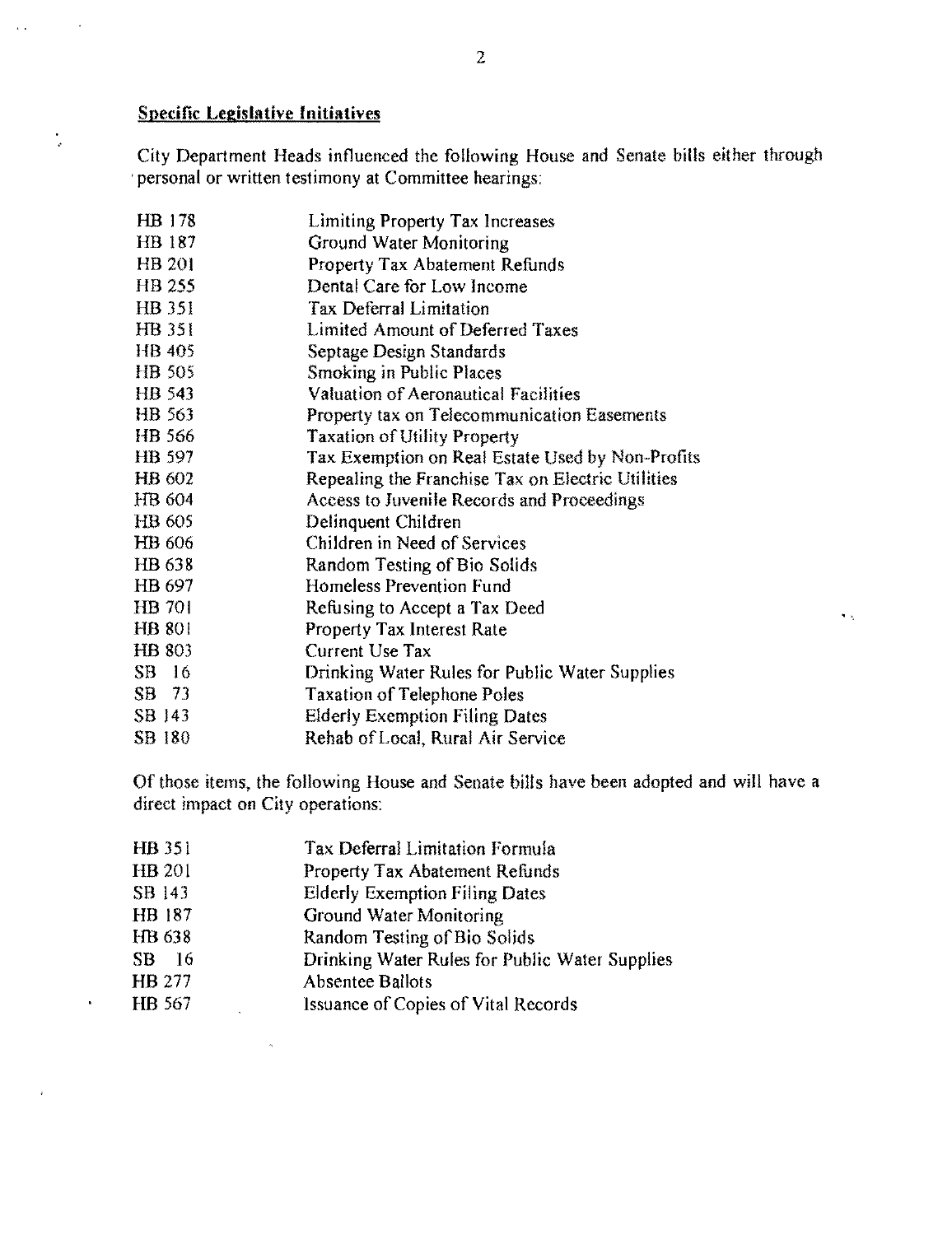Several pieces of legislation were referred for further study during the summer of 1997. Recommendations from several study committees is expected by November I.

**HB405** HB 505 HB 543 HB604 HB605 HB606 SB 7J Septage Design Standards Smoking in Public Places Valuation of Aeronautical Facilities Access to Juvenile Records and Proceedings Delinquent Children Children in Need of Services Taxation of Telephone Poles

## Legislative Monitoring Program

 $\sim$   $\sim$ 

This section of the report identifies those specific problems and recommendations identified by the ad hoc Legislative Committee. Following each problem and recommended solution, a comment is included which gauges the effectiveness of the implemented solution.

Identified Problem  $#1$ . There are varying degrees of knowledge among Department Heads of the resources that are available.

Recommended Solution. Develop a web page to serve as a resource to City departments. In addition to general information about the legislative process, the page should contain several links to access other sources of information that support the legislative process.

Comment. To date, 152 separate users have connected to the legislative web page. Although it can not be determined whether those connections were from City users or the general public; it is clear that there is value in all the information on the legislative process being located in a central place. There is a high probability that when someone needs to find out a specific piece of information on the legislative process, they will find the needed information on the web page. Perhaps the most frequently sought after component of the web page by Department Heads is the master listing of all initiatives being tracked by the City. This listing was arranged by subject and included data that identified the most recent information on a hearing date, a committee recommendation, the date that full action by the House or Senate was expected, and the Department Head monitoring the legislation. Because of the significant number of issues and related fields of data, this page was particularly time consuming to maintain and was probably not in the best format for ease of use.

 $\bar{\zeta}$ 

Identified Problem #2: Legislation which could impact on more than one department is often not recognized or coordinated as an organizational-wide issue.

Recommended Solution. Identify and communicate legislative issues that impact more than a single department. Provide an opportunity at the weekly staff meetings to update each other on intra-departmental legislation.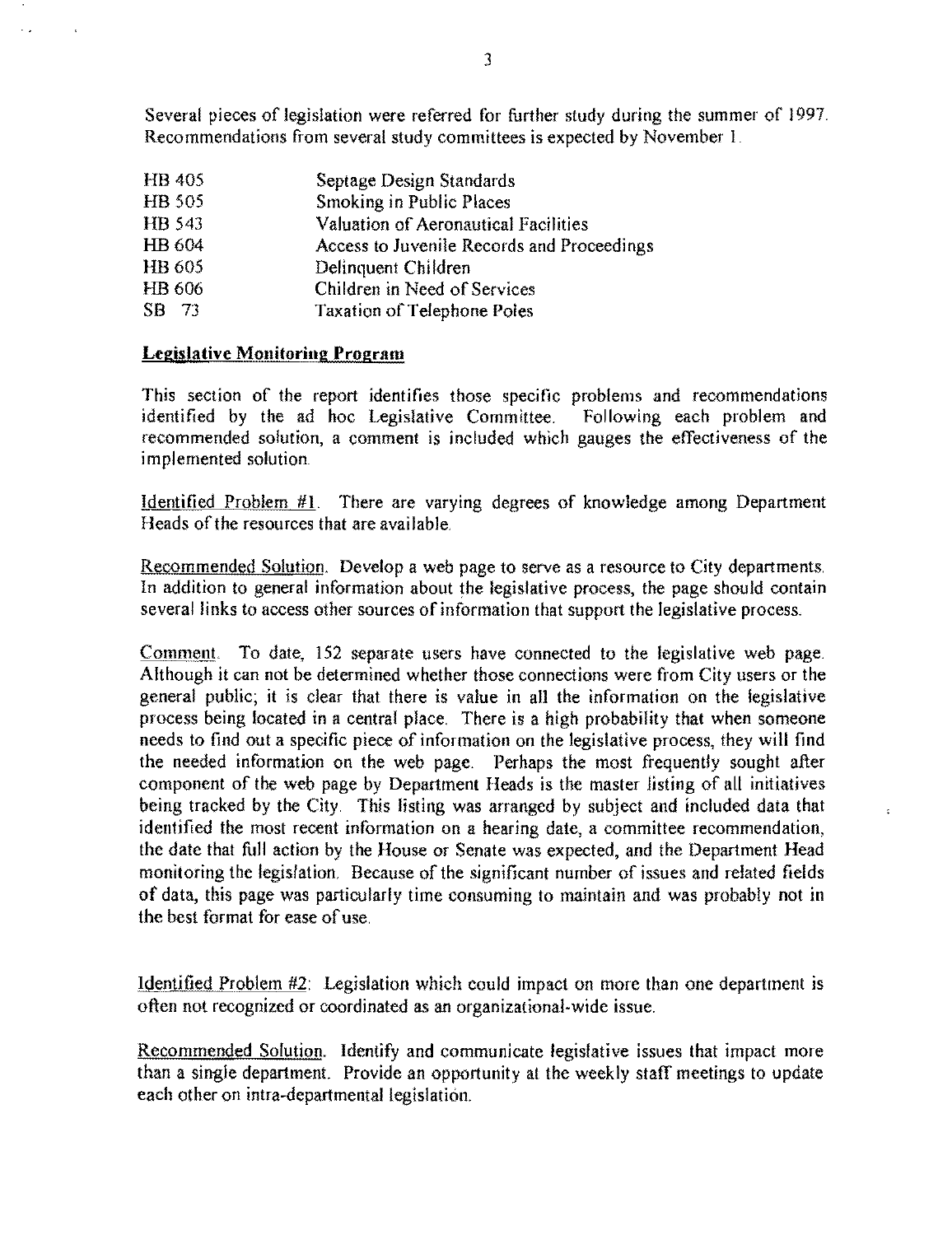Comment. Although there was seldom a focused discussion at staff meetings to identify legislative items that crossed departmental lines, several collaborative efforts between Department Heads took place, Legislation that crossed departmental lines should be focused upon because they represent a high probability for organizational change. Collaborative efforts took place on the following legislative initiatives:

| HB 543        | Valuation of Aeronautical Property |
|---------------|------------------------------------|
| <b>HB 803</b> | <b>Property Valuations</b>         |
| SB 73         | <b>Taxation of Telephone Poles</b> |
| HB 201        | Abatements Applied to Back Taxes   |
| SB 56         | Redemption of Property Tax         |

Identified Problem #3, There is no formal process to obtain official endorsement or testimony by the City Manager and/or Mayor and City Council.

Recommended Solution, Establish a process whereby significant legislative initiatives are referred to a Council Committee for their recommendation and active involvement.

Comment. Except in the instance of HB 543 (valuation of aeronautical property), the City Council did not take an official position on any specific piece of legislation This may have more to do with the fact that the staff did not identify, from an organizational perspective, those legislative initiatives that warranted Council endorsement.

Identified Problem #4, Although the periodic meetings with the Keene Legislative Delegation are seen as vital in maintaining good communications and developing long term relationships between the City staff, the City Council and the Legislative Delegation, the meetings are not as effective as they could be,

Recommended Solution, Have the Mayor and City Council consider and identify the role they would like to take in the legislative process, Obtain input from the Mayor and City Couneil, the City staff and the Legislative Delegation as to what they expect or need from the Delegation meetings, Present a balanced agenda that addresses the needs of all parties, Expand the membership to include representation from outside of the City,

Comment. The members of the City Council attended four legislative meetings hosted by the Mayor. The Legislative Delegation was expanded to include the Cheshire County Delegation, In addition, participation was expanded to include the Keene School Board, the Cheshire County Commissioners, area Selectmen, and Keene State College, Although there was occasional political grandstanding, there was certainly value in bringing together all of the parties. The process could have been more effective for the City Council jf they had been updated on specific items of discussion and had had the opportunity to formulate a position to communicate to the Delegation.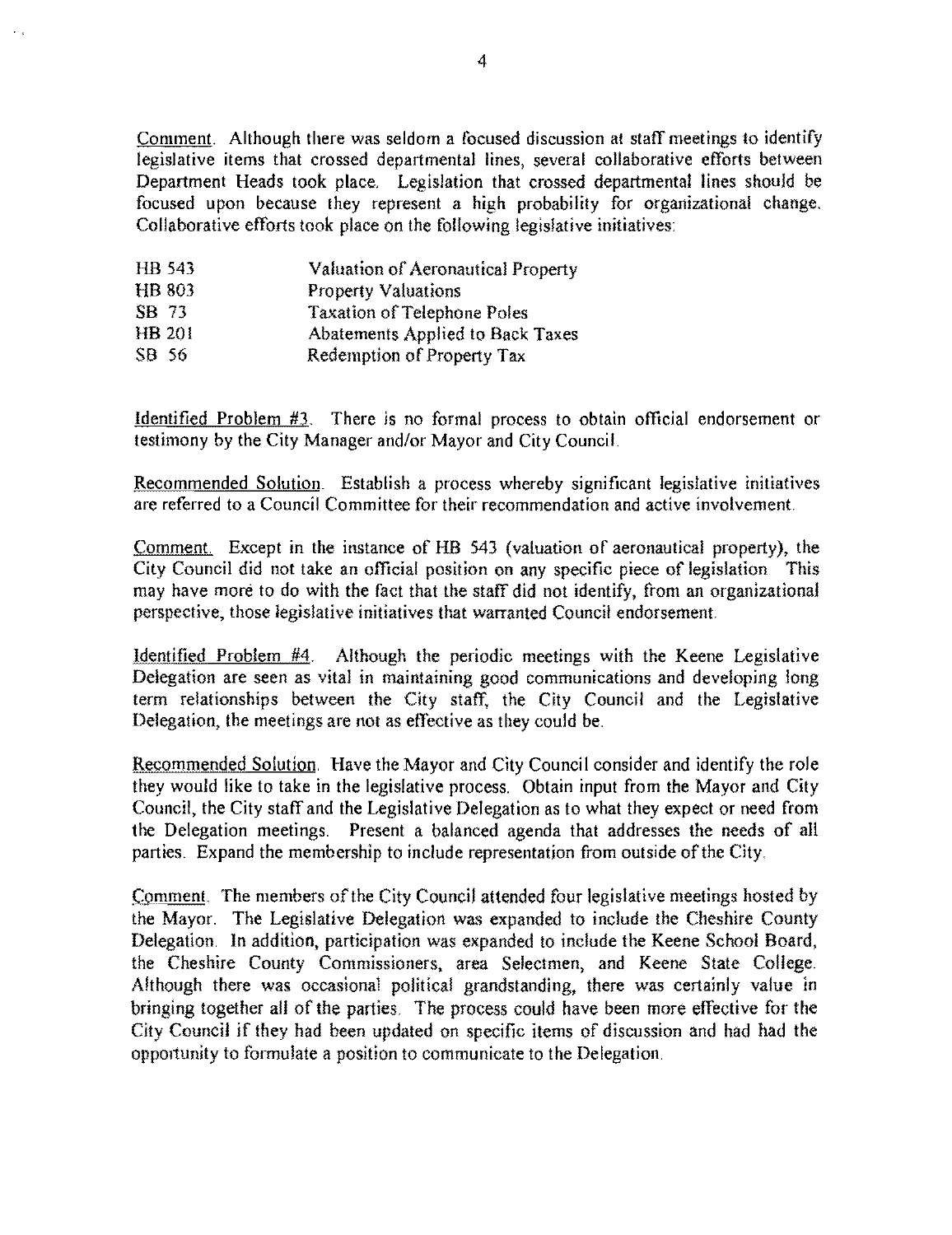Identified Problem #5. Although the NHMA provides good support on a majority of legislation affecting towns and cities, the Association is unable to provide coverage on every piece of legislation that the City staff may have an interest in, nor is their current method of providing notice timely enough to adequately prepare. In addition, NHMA does not monitor proposed administrative rules from Stage Agencies.

Recommended Solution. Contract with the Richard H. Clough Company to perform monitoring and reporting services for the 1997 legislative session as well as proposed Stage Agency administrative rules for the calendar year. The service would provide information over the Internet directly to designated departments and would upon request provide copies of the bills and proposed amendments.

Comment. As stated earlier in this report, nearly 300 electronic messages were sent to City Department Heads. Those electronic messages automatically notified Department Heads on their desktops of a pending hearing or proposed Committee recommendation. In addition, over 100 separate bills were monitored on the City's behalf. Of those 100 bills, Department Heads actively monitored or testified on one-quarter of the bills. Although the New Hampshire Municipal Association covered a majority of those bills; the Association did not monitor all of the City's issues, and in particular they did not monitor any legislation affecting juveniles and the court system.

Although NHMA did release a web page toward the end of the legislative cycle, the normal method of communicating legislative issues was through their weekly legislative bulletin or periodic legislative alerts. Although some Department Heads have Although some Department Heads have subscriptions to the Legislative Bulletin and typically receive their copy of the bulletin on Tuesdays of the following week, the majority of Department Heads receive the bulletin on that Wednesday or whenever the staff has had an opportunity to copy and distribute the publication,

In contrast, Clough Associates relied on electronic communication to notify Department Heads. With the weekly House or Senate Journals and Calendars published and released on Thursdays of each week, Mr. Clough's primary focus was to read through those publications and identify items of interest. Typically Clough Associates would notify Department Heads by electronic mail generated late in the day on Friday or Saturday morning, Prior to electronic communication, Department Heads were fortunate if they became aware of a proposed hearing the day before the actual date,

In addition, Clough Associates assisted in obtaining the full text of proposed State Agency rules and regulations. Monitoring State Agency rules and regulations is not a service of the New Hampshire Municipal Association, even though agency rule changes can have more of a direct impact on a Department's operations than a statute change, A weekly subscription to the New Hampshire Rule Making Register was obtained on behalf of the City, Electronic messages covering 264 specific Agency rules were generated by the City Clerk's Office to all Department Heads. Specific inquires were directed to Clough Associates who personally contacted the particular Agency to obtain the full text of the proposed change,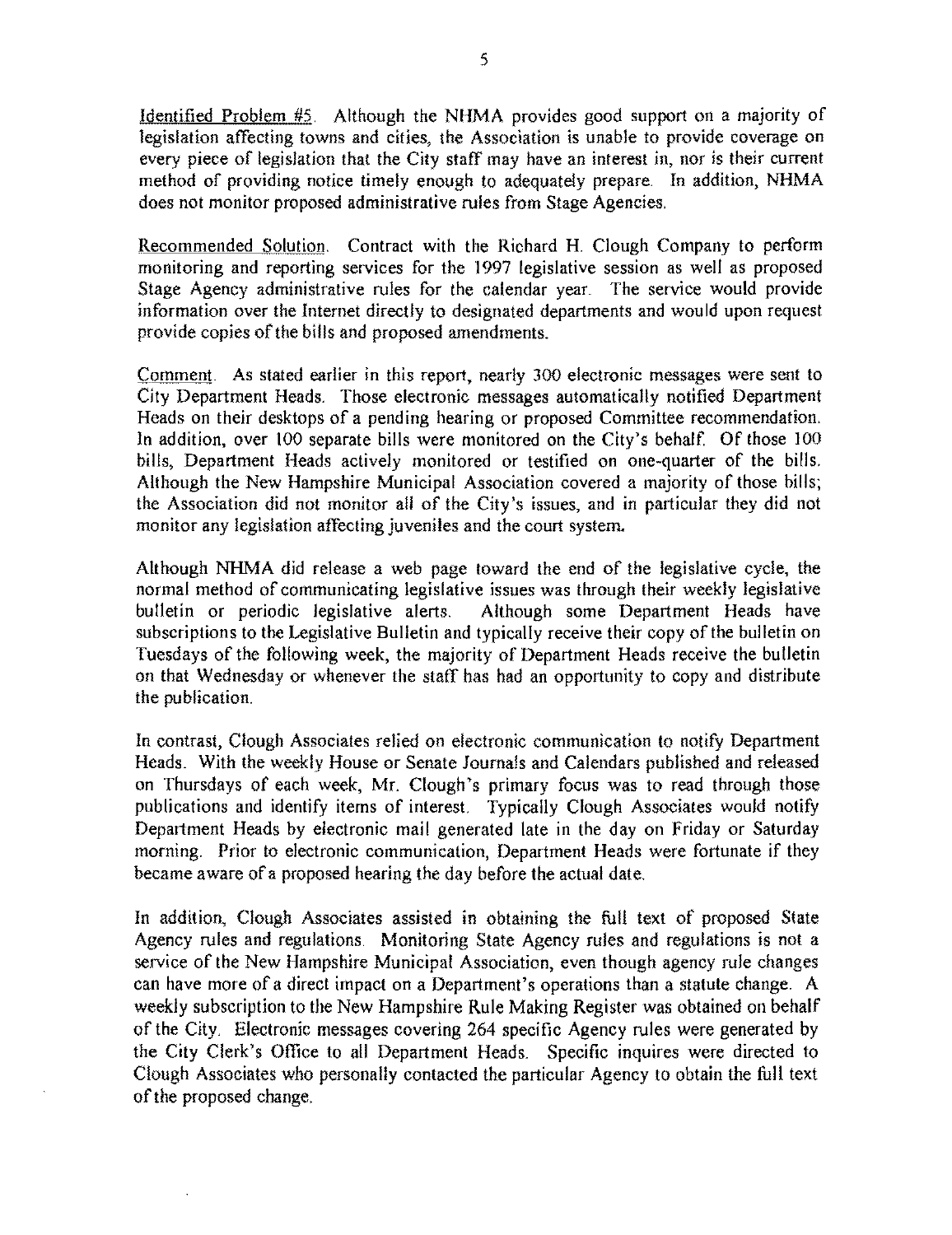### Observations of the Department Heads

An informal survey showed that all Department Heads agreed that legislation had a direct impact on their Departmental operations. In addition, the survey showed that most Department Heads felt that the program was an improvement over previous year's efforts and that the monitoring service was a good investment. Although many thought that the electronic messaging process was great, it was also seen as overwhelming at the same time. It was noted that the timeliness of the information allowed several Department Heads to keep regional groups informed of the status of legislative initiatives as well. Criticisms of the program resulted from a tracking standpoint, where the interests of two individuals were not communicated to Clough Associates.

### Future Improvements

To coordinate the City's legislative program, the City Clerk, as the City's legislative liaison, should routinely receive copies of all written correspondence on specific pieces of legislation and should be brought into the discussions with the City Manager and Mayor when a legislative alert bulletin is received.

To improve the legislative monitoring process even further, additional emphasis should be placed on reducing the number of legislative initiates that are tracked upon by the Clough Associates. With Department Heads only actively testifying on 25 bills out of the 100 being tracked - the focus of the organization and Department Heads was spread too thinly. **If** a more focused listing was initially agreed upon, there could be more opportunity to regularly discuss legislation at staff meetings. A more focused approach would also be helpful in terms of facilitating Council involvement.

To involve the City Council more, a process should be developed which would allow the Standing Committees an opportunity to formulate positions on legislative initiatives and to communicate those positions to our Legislative Delegation. Because of the rapid pace of committee hearings, it may become necessary to schedule meetings with the Committees outside of their normal schedule.

To ensure that the City of Keene has a comprehensive understanding of legislative changes, it is important to view the City's legislative monitoring program as a compliment to the significant efforts of NHMA. NHMA has full time staff whose primary focus is monitoring legislation. The City should not be trying to recreate this effort, but should focus its attention on areas not adequately covered and areas of specific concern. The staff should routinely review the legislative bulletin to identify legislation that was overlooked.